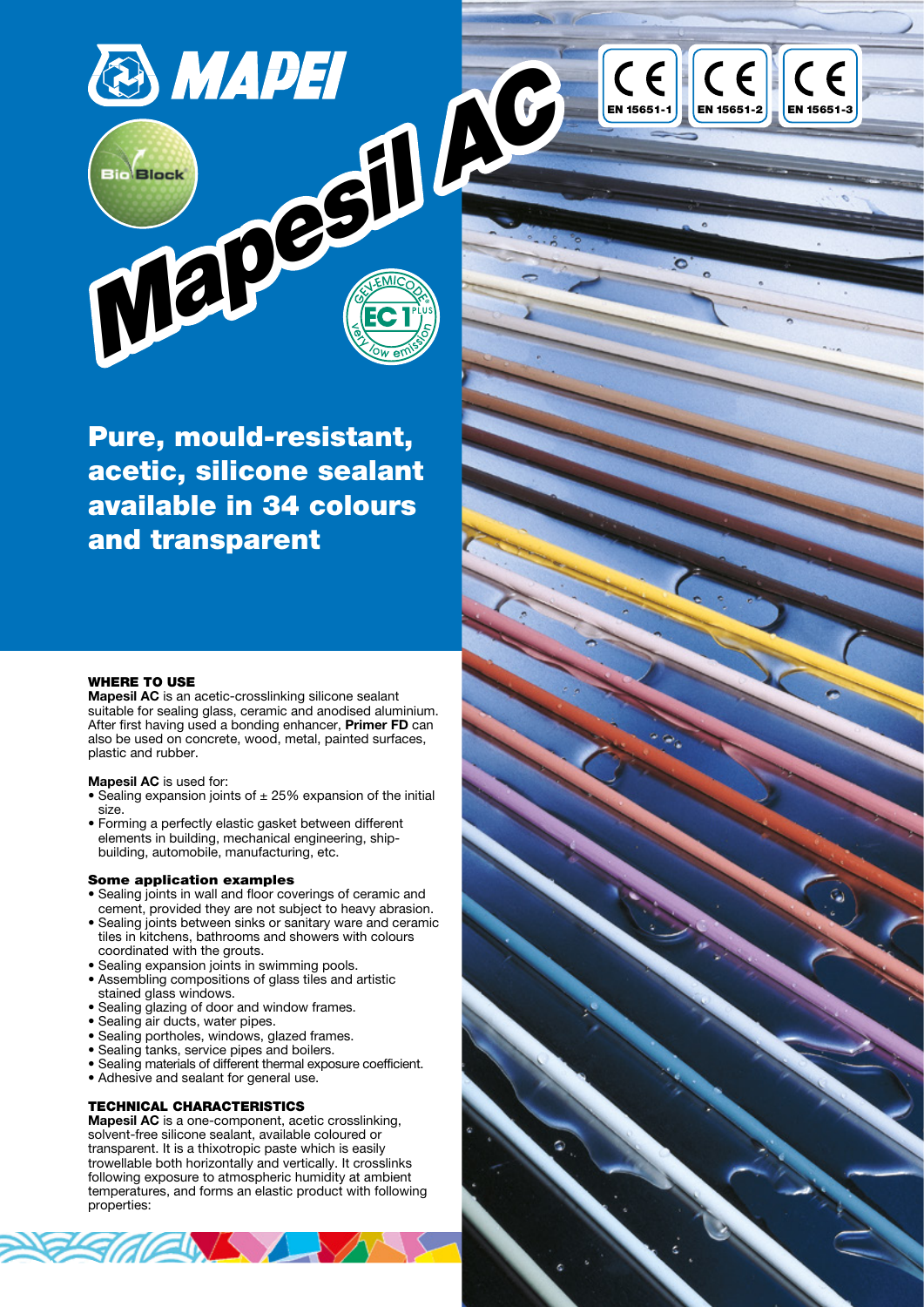



Cutting the nozzle according to the size of the joints



Application of Primer FD



Application of Mapesil AC

- excellent durability. Seals remain unchanged even after many years exposure to climatic extremes, industrial pollution, sudden temperature changes and immersion in water;
- high elasticity;
- excellent bonding to glass, ceramic and anodised aluminium;
- mildew resistant;
- waterproof and permeable to vapour;
- resistant to chemical agents;
- flexible down to -40°C and resistant to temperatures at +180°C;
- easily workable;
- in compliance with ISO 11600 norm, it is classified as F-25-LM.
- in compliance with numerous international standards.
- in compliance with EN 15651-1, EN 15651-2, EN 15651-3 and CE-marking.

#### RECOMMENDATIONS

- Do not use **Mapesil AC** for joints in exterior between ceramic tiles and light-coloured natural stone because dirt could accumulate by the joints. Use Mapesil LM.
- For sealing surfaces sensitive to acids such as lime stone, use a neutral silicone sealant (e.g. Mapesil LM).
- The use of **Mapesil AC** is not recommended on highly plasticised material or on bituminous surfaces because of the release of substances that reduce bonding and penetrate into the sealant, altering the colour and resistance.
- The resistance of Mapesil AC to chemical agents is generally excellent; however, due to the numerous products and working conditions to which Mapesil AC can be applied, it is always advisable to do a sample test in cases of doubt.
- Do not use Mapesil AC to seal aquariums.
- For sealing floor joints subject to heavy traffic, use a polyurethane (e.g. Mapeflex PU 45 FT) or epoxy-polyurethane (e.g. Mapeflex PU20) sealant.

#### APPLICATION PROCEDURE Preparing and calculating joints size

All the surfaces to receive the sealant must be dry, solid and free from dust and loose particles, oils, grease, wax, old paint and rust. In order that the seal can carry out its function.

provision must be made for it to elongate and compress freely.

During application it is therefore necessary that: • it adheres only to the side of the walls of

- the joint and not to the base of the joint; • the joint is sized so that the estimated
- maximum extension is not greater than 25% of the initial width (calculated at +20°C);
- when the width of the joint is 10 mm, the thickness must be equal to the width; for widths between 11 and 20 mm the thickness must always be equal to 10 mm; for widths greater than the thickness must be equal to half the width.

To control the depth of the joint and to prevent **Mapesil AC** from adhering to the base, the bottom of the joint should be filled with a sized Mapefoam, a polyethylene cord.

#### Application of Primer FD

Where the use of **Primer FD** is necessary, it must be applied with a small brush onto the appropriate areas of the joints and left to dry for several minutes to allow the solvent to evaporate. Then apply Mapesil AC.

#### Application of Mapesil AC

Mapesil AC is packed in cartridges of 310 ml; to use, cut the cartridge above the end of the thread and screw on the nozzle, which should be cut at 45° to produce a hole corresponding to the size of the joint. Insert the cartridge into the gun and extrude the sealant.

The surface of Mapesil AC must be finished

off with a damp tool, preferably moistened with soapy water, before a superficial film has formed.

#### **Crosslinking**

When exposed to air and humidity, Mapesil AC crosslinks and becomes elastic. The speed at which **Mapesil AC** crosslinks depends only slightly on temperature, but is fundamentally linked to humidity in the atmosphere.

The graph shows the cross linking at +23°C and 50% humidity in the atmosphere.

#### Cleaning

To clean partially cross-linked Mapesil AC from tools and contaminated surfaces, common solvents may be used (e.g. ethyl acetate, petrol, toluene). Once cross-linking is complete, silicone rubber can only be cleaned mechanically.

#### COVERAGE Mapesil AC:

Coverage of Mapesil AC varies depending on the width of the joints. Some examples of coverage for end joints and triangular joints are shown in the chart.

#### Primer FD:

100  $q/m^2$ .

**PACKAGING** Mapesil AC: 310 ml cartridges.

#### Primer FD:

0.9 kg and 0.2 kg bottles.

#### **COLOURS**

Mapesil AC is available in 34 colours from the "MAPEI COLOURED GROUTS" range plus transparent.

#### **STORAGE**

Mapesil AC can be stored 24 months in a dry cool place in original cartridges. Primer FD, when stored in a cool and dry place (at a temperature not higher than +25°C) has a storage life of 6 months.

#### SAFETY INSTRUCTIONS FOR PREPARATION AND APPLICATION

Mapesil AC is not considered dangerous according to current norms regarding the classification of mixtures. During use, wear protective gloves and goggles and take the usual precautions for handling chemicals. For further and complete information about the safe use of our product please refer to the latest version of our Material Safety Data Sheet.

PRODUCT FOR PROFESSIONAL USE.

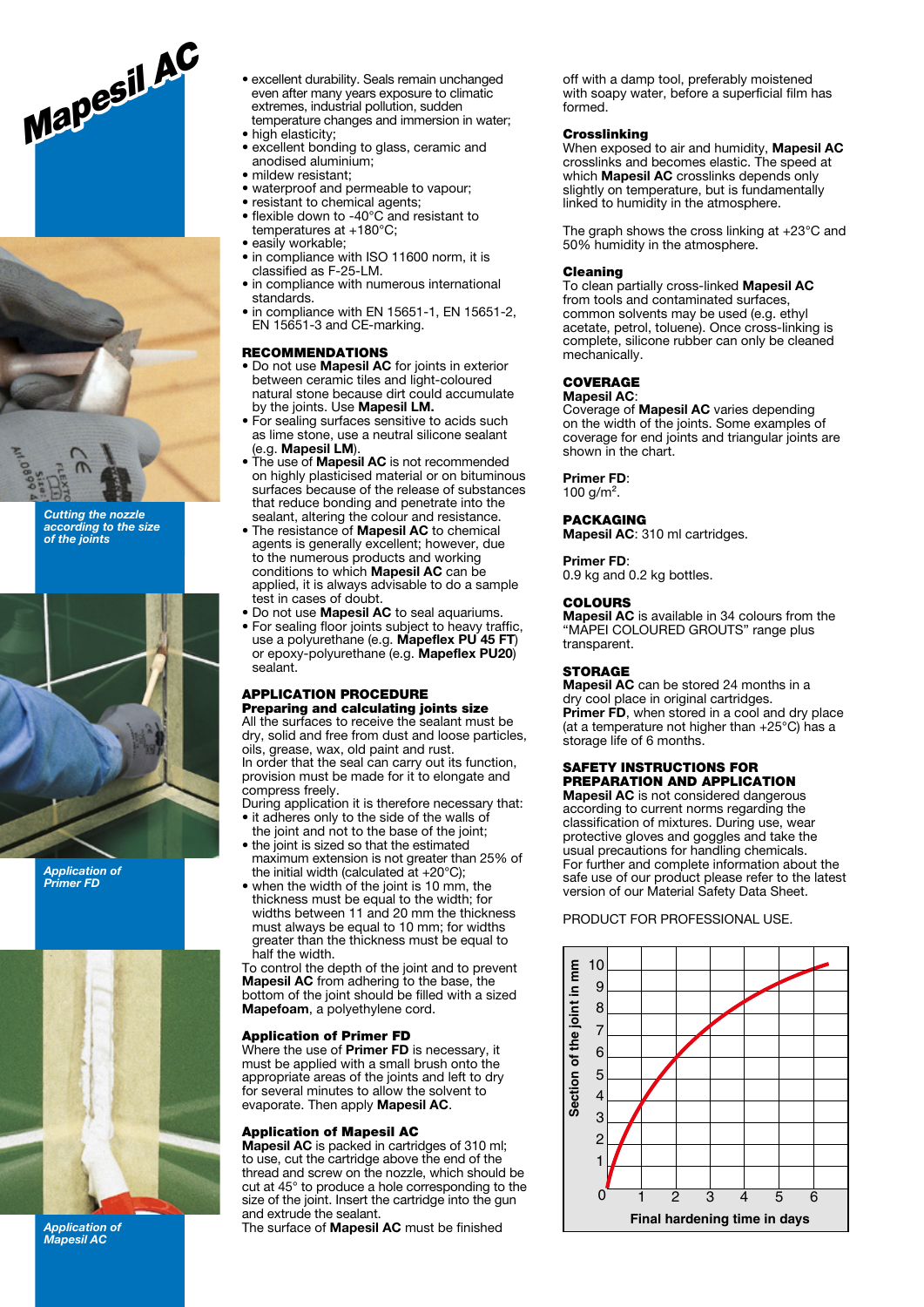# MAPESIL AC - TECHNICAL DATA (typical values)<br>In compliance with: EN 15651-1

| In compliance with:                                                                                                                                             | EN 15651-1<br>EN 15651-2<br>EN 15651-3   |
|-----------------------------------------------------------------------------------------------------------------------------------------------------------------|------------------------------------------|
| <b>PRODUCT IDENTITY</b>                                                                                                                                         |                                          |
| Type:                                                                                                                                                           | thixotropic paste                        |
| Colour:                                                                                                                                                         | transparent $+34$ colours                |
| Density $(g/cm^3)$ :                                                                                                                                            | 1.03 (transparent colour)                |
| Dry solids content (%):                                                                                                                                         | 100                                      |
| <b>EMICODE:</b>                                                                                                                                                 | EC1 Plus - very low emission             |
| APPLICATION DATA (at +23°C and 50% R.H.)                                                                                                                        |                                          |
| <b>Application temperature range:</b>                                                                                                                           | from $+5^{\circ}$ C to $+50^{\circ}$ C   |
| Extrusion speed from a 3.5 mm nozzle at a pressure of<br>$0.5$ N/mm <sup>2</sup> (g/minute):                                                                    | 120                                      |
| Time for formation of skin (minutes):                                                                                                                           | 10                                       |
| Shrinkage during vulcanisation (%):                                                                                                                             | 3.5                                      |
| Speed of vulcanisation (mm):                                                                                                                                    | 4 in 1 day - 10 in 7 days                |
| <b>FINAL PERFORMANCES</b>                                                                                                                                       |                                          |
| EN 15651-1: sealant for façade joints in interior and exterior,<br>even with cold temperature:                                                                  | F-EXT-INT-CC                             |
| Class:                                                                                                                                                          | 25 LM                                    |
| EN 15651-2: sealant for glazing, even with cold temperature:                                                                                                    | G-CC                                     |
| Class:                                                                                                                                                          | G 25 LM                                  |
| EN 15651-3: sealant for sanitary fittings:                                                                                                                      | S                                        |
| Class:                                                                                                                                                          | XS <sub>1</sub>                          |
| <b>Tensile strength</b><br>- according to ISO 37 ( $N/mm^2$ ):                                                                                                  | 1.6                                      |
| <b>Elongation at breaking point</b><br>$-$ according to ISO 37 (%):                                                                                             | 800                                      |
| Tear strength (ISO 34-1, Die C) (N/mm):                                                                                                                         | $\overline{4}$                           |
| Shore-A-Hardness (ISO 868):                                                                                                                                     | 20                                       |
| Density at +25°C (ISO 1183-1 A) (g/cm <sup>3</sup> ):                                                                                                           | 1.02                                     |
| Modulus of elongation measured according to<br>ISO 8339 METHOD A (N/mm <sup>2</sup> ):<br>- at 25% elongation:<br>- at 50% elongation:<br>- at 100% elongation: | 0.20<br>0.27<br>0.35                     |
| Maximum movement allowed (%):                                                                                                                                   | 25                                       |
| <b>Resistance to water:</b>                                                                                                                                     | excellent                                |
| <b>Resistance to ageing:</b>                                                                                                                                    | excellent                                |
| Resistance to atmospheric agents:                                                                                                                               | excellent                                |
| Resistance to chemical agents, acids and dilute alkali:                                                                                                         | qood                                     |
| Resistance to soap and detergents:                                                                                                                              | excellent                                |
| <b>Resistance to solvents:</b>                                                                                                                                  | limited                                  |
| <b>Resistance to temperature:</b>                                                                                                                               | from $-40^{\circ}$ C to $+180^{\circ}$ C |

Smoothing the joint with soapy water and a small brush



Sealing ceramic tile floor with Mapesil AC



# PRIMER FD - TECHNICAL DATA (typical values)

| <b>PRODUCT IDENTITY</b>       |                         |
|-------------------------------|-------------------------|
| <b>Consistency:</b>           | transparent liquid      |
| Color:                        | yellowish               |
| Density (g/cm <sup>3</sup> ): | 0.92                    |
| Brookfield viscosity (mPa·s): | 1-2 (rotor 1 - rpm 100) |

Sealing sanitary ware